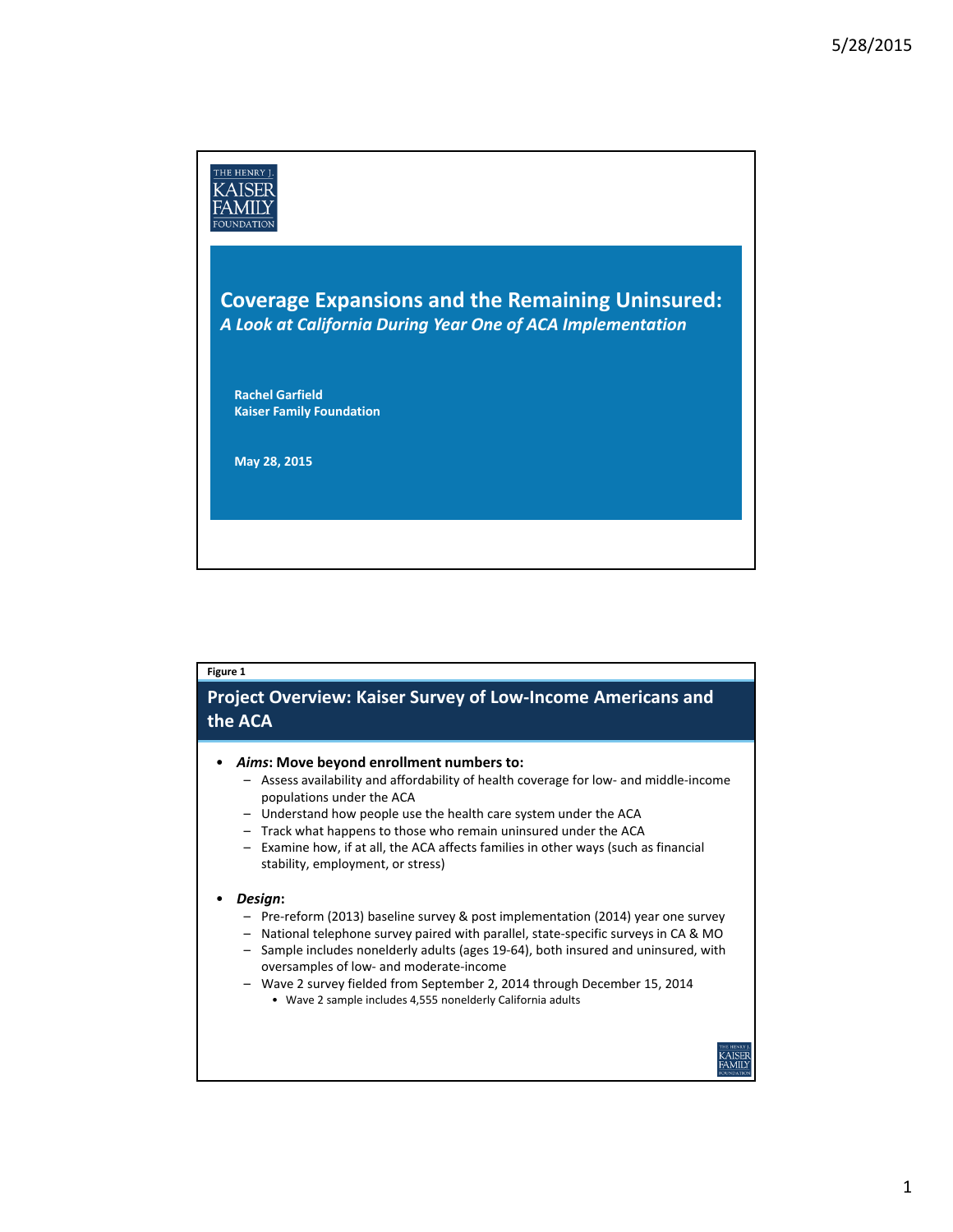

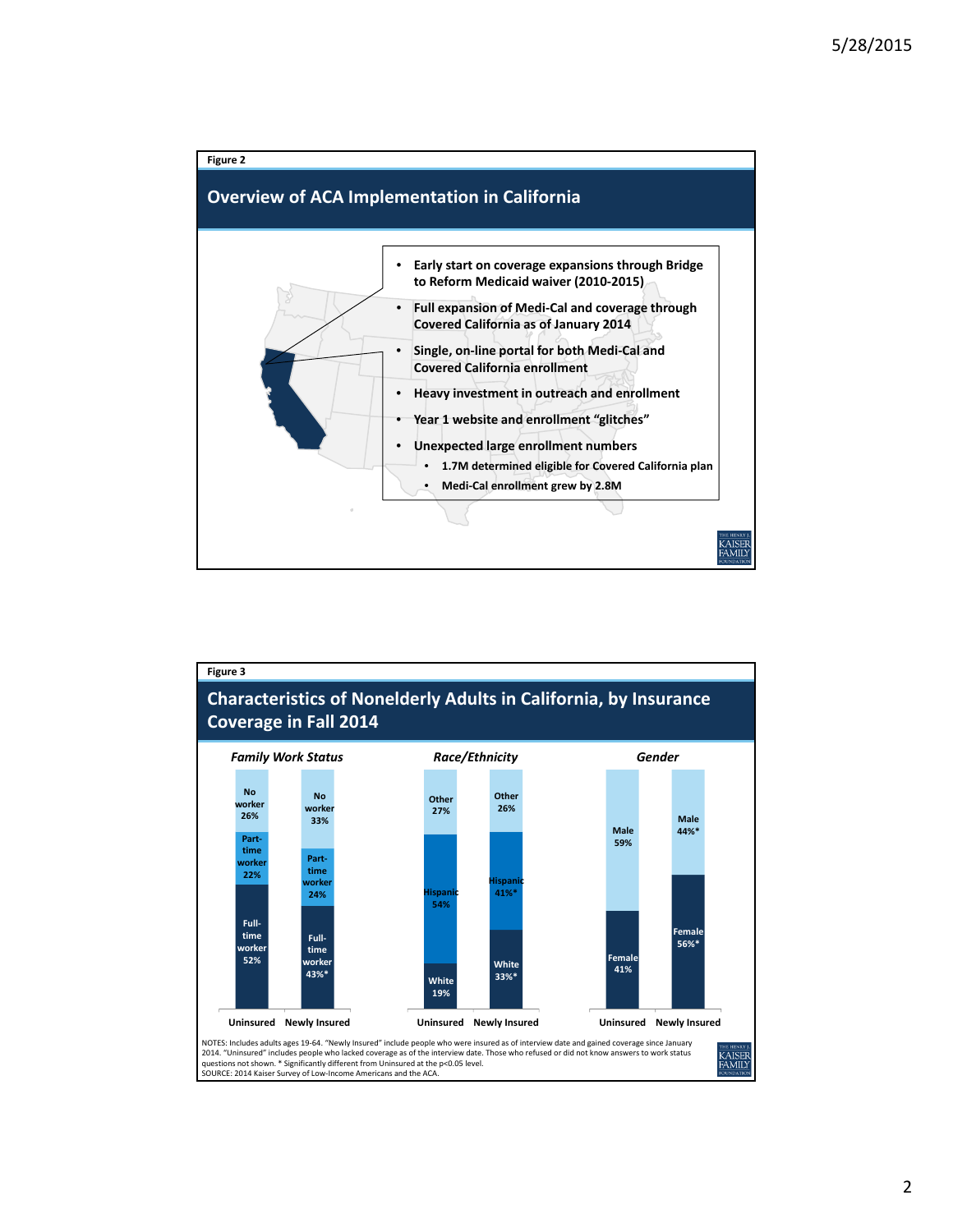#### **Figure 4**

## **Health Status Among Nonelderly Adults in California, by Insurance Coverage in Fall 2014**





before January 2014. "Newly Insured" include people who were insured as of interview date and gained coverage since January 2014. "Uninsured" includes people who lacked coverage as of the interview date. \*Significantly different from Uninsured at the p<0.05 level. SOURCE: 2014 Kaiser Survey of Low‐Income Americans and the ACA.

3

**AISER**<br>AMILY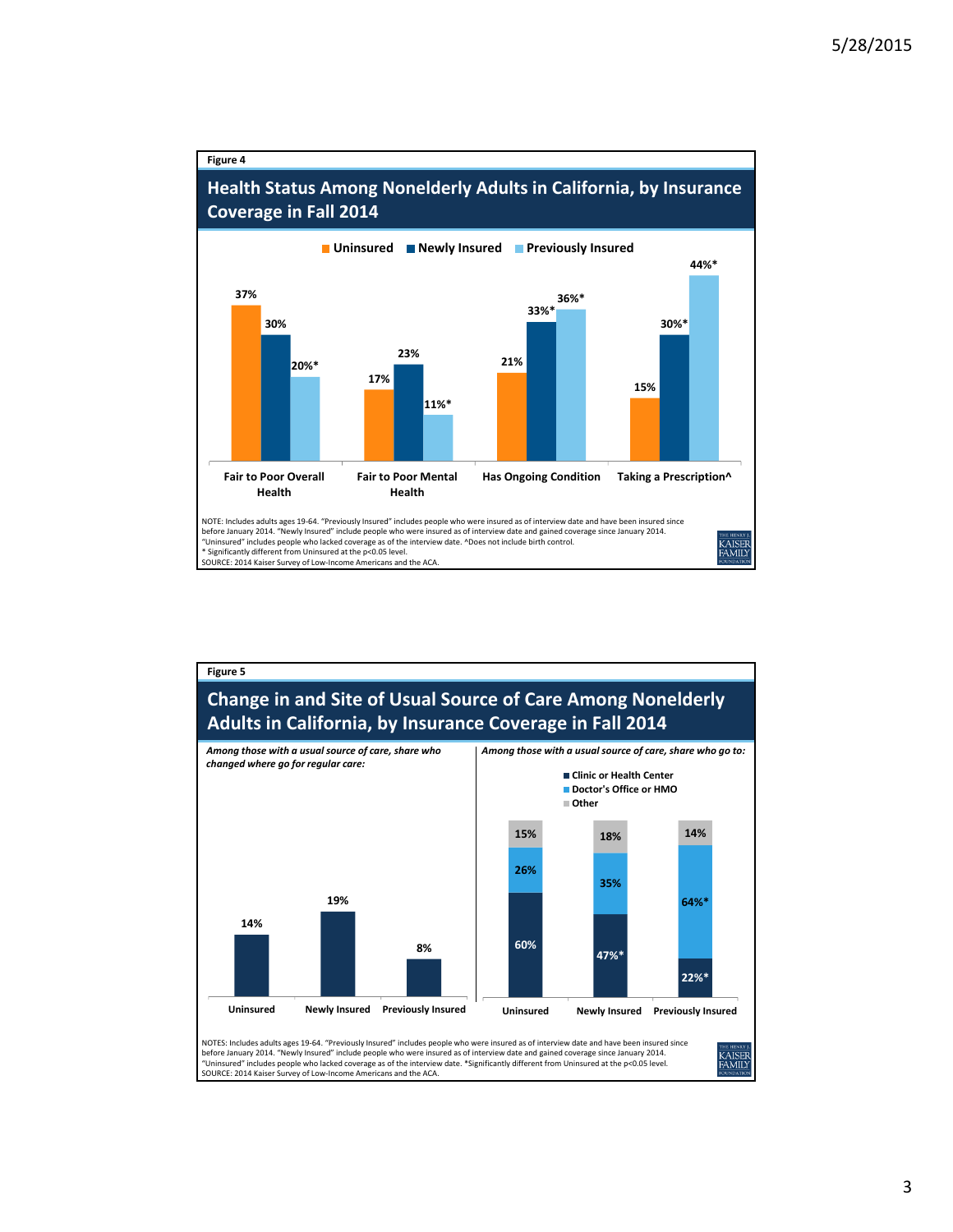